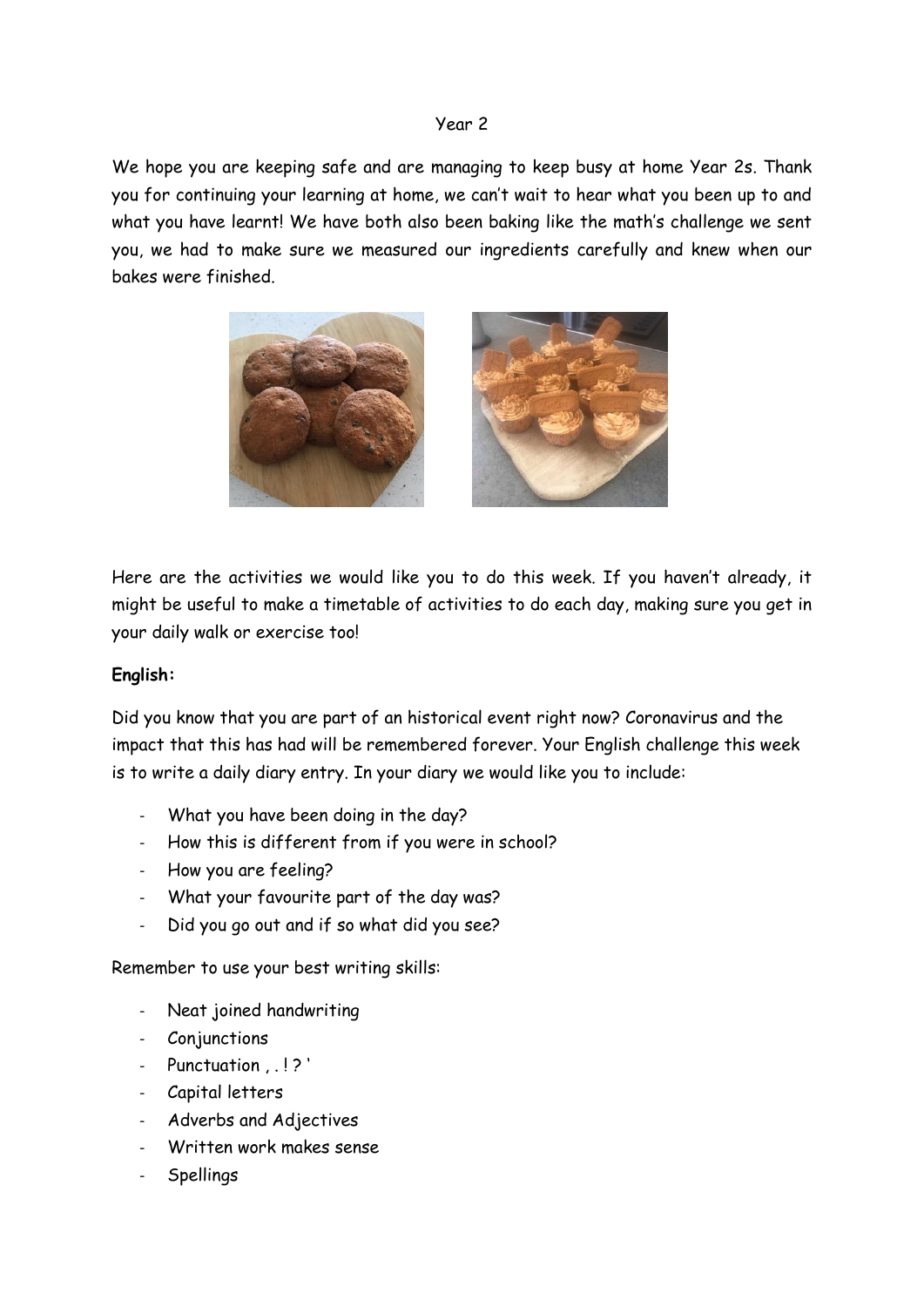Written in the past tense.

You have all written excellent diary entries before from when we did the story Man on the Moon, so you should remember the structure. We have attached a diary entry comprehension that you should do on Monday to remind yourself of the genre. Once you have completed your weekly dairy entry put it in a special envelope or maybe make a special box… when you're older you will be able to share this with people.

Please don't forget to read every day, it's important to keep up with your fluency, expression and understanding. Twinkl has lots of Key Stage 1 '60 second reads' which should only take 15 minutes to complete. They are extremely useful, even if you have completed the same one in school, it's useful for to complete it again. For Twinkl use the code UKTWINKLHELPS.

### **Maths:**

We hope that you have busy doing some practical maths at home and have continued with the White Rose home learning videos. Please continue using this link as we will assume when you come back to school that you have covered these concepts:

### <https://whiterosemaths.com/homelearning/year-2/>

If you have change around your house this is a great practical activity to develop your understanding of money as well as addition:



Pentecost:

•After the resurrection Jesus appeared to the disciples and promised that he would send the Holy Spirit to be their support and guide.

**RE**

•Pentecost celebrates and remembers the coming of the Holy Spirit, 50 days after Passover.

• Please assess the Bible passage: Acts 2: 1-11.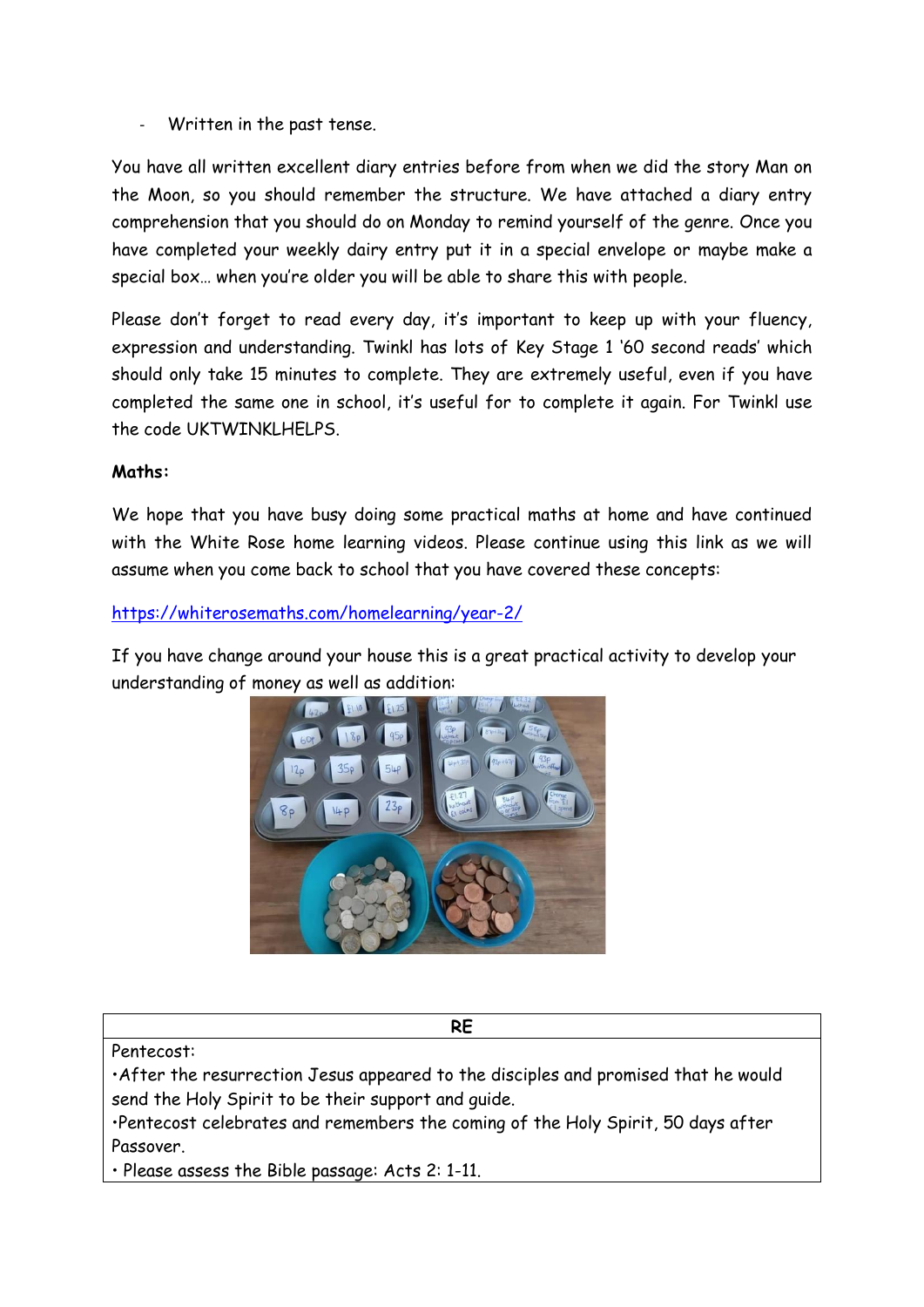You may also wish to look at this short clip:

<https://www.youtube.com/watch?v=xtokHQOmFu0>

Please create an image either using a device or drawn by hand. Think about the events that happened, key characters present and the setting.

Discuss with an adult:

- What might the tongues of fire tell us about the nature of God?
- How do you think the Disciples felt when the tongues of fire appeared amongst them?
- What do you feel when you hear wind noises?
- What might these wind noises tell us about God?
- How do you think the Disciples felt when they heard these wind noises?

**Science**

Our new topic is called Animals and their habitats. When you go on a walk or are in your garden, go on a mini-beast hunt. What can you see? What is their habitat? Why do you think that certain mini beasts are found in crawling in the mud whilst others are flying around landing on leaves high up? Be the scientist, use what you know and discuss it with an adult or maybe an older brother or sister. Remember scientists never use the word 'it'!

Habitats are places where animals and plants live.

**PSHEE**

Please take time to chill out, focus on the positives of lockdown, maybe you're spending more time with your family, you may have learnt a new skill like tying your shoe laces or possibly riding a bike.

Take time to think about the positives of everyday:

What has your favourite part of the day been?

What has made you smile?

It's also a great time to play lots of family games or even quizzes!

There is a fantastic competition to design a mug for the NHS, the closing date is on the 7<sup>th</sup> May at 4pm. It would be great to see your entries! Please see the website for further details: [www.royalcrownderby.co.uk/makeadifference](http://www.royalcrownderby.co.uk/makeadifference)

We hope that this helps you with your learning and hope to see you soon. Until then, enjoy the sunshine!

God Bless,

Amy and Megan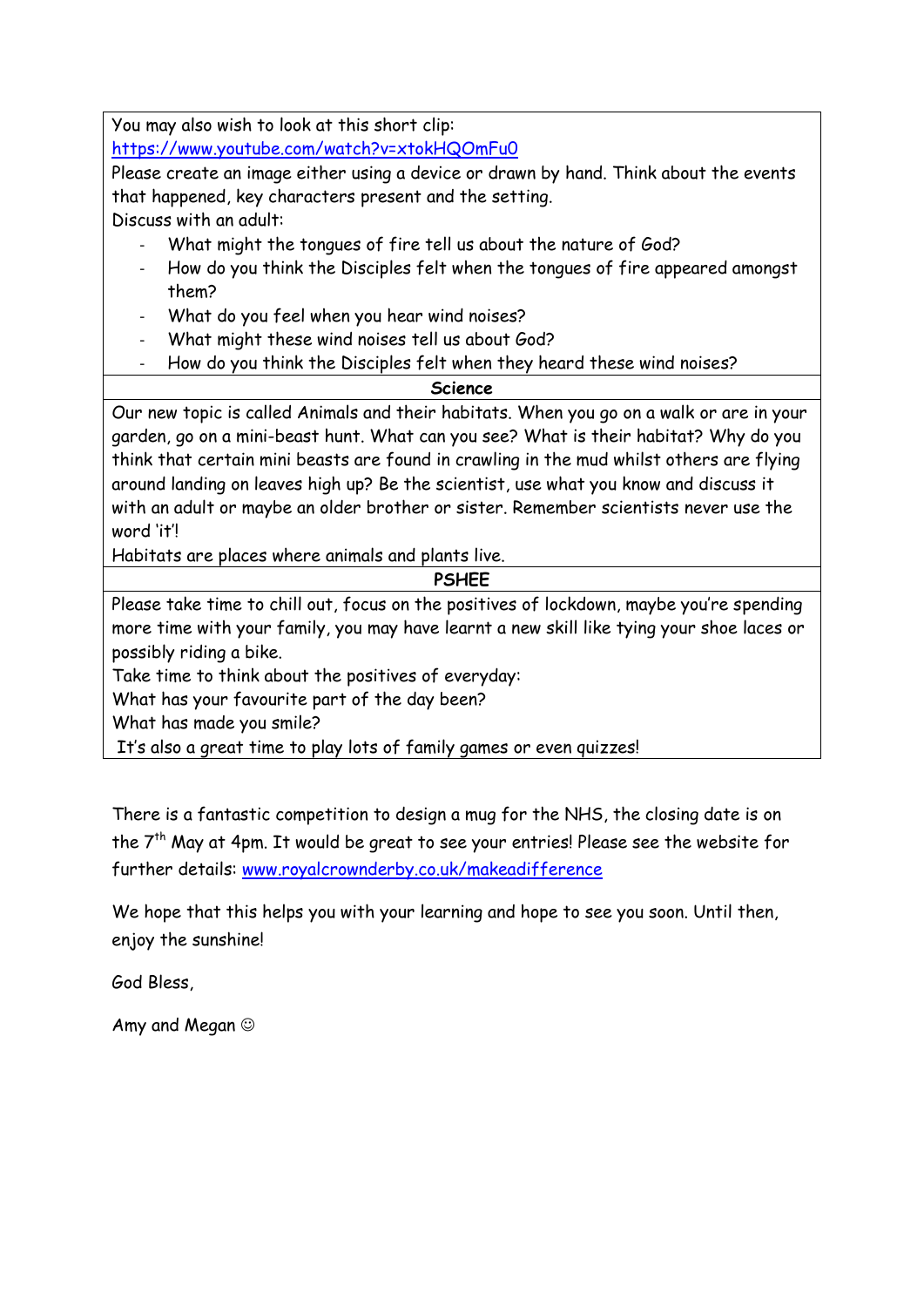Monday's Comprehension:

# **Tim Peake's Space Diary**

### 17th December 2015

### Dear Diary,

I am settling into my new life on the International Space Station. On my first day I checked everything was safe and got used to floating around.

I start every day with a meeting with the crew. We all talk about what we are doing that day. We often spend the day exercising, doing tests and fixing things. At the end of the day, we all sit down together for a meal of freeze-dried food. I don't like it much but I'm sure I'll get used to it!



Most days are the same but the only day I don't like is Sunday because it's cleaning day! The crew all help to give the space station a hoover and wipe. Dust floats around in space so it's really important to keep things clean and tidy!

### 14th January 2016

Dear Diary,



Tomorrow, we are going on our first ever spacewalk outside the Space Station! We have been getting ready for the spacewalk for weeks in space. Before that I did years of training - it takes a long time to prepare for a spacewalk! But I quess nothing can prepare us for the feeling of floating in space!

I am very excited but I have no time to think about how I feel. The six hours and thirty minutes we will work on the outside of the space station are planned in detail.

Our tools and suits are ready, we've done all our training and everything is planned. It's finally time to go for a walk. See you on the other side!